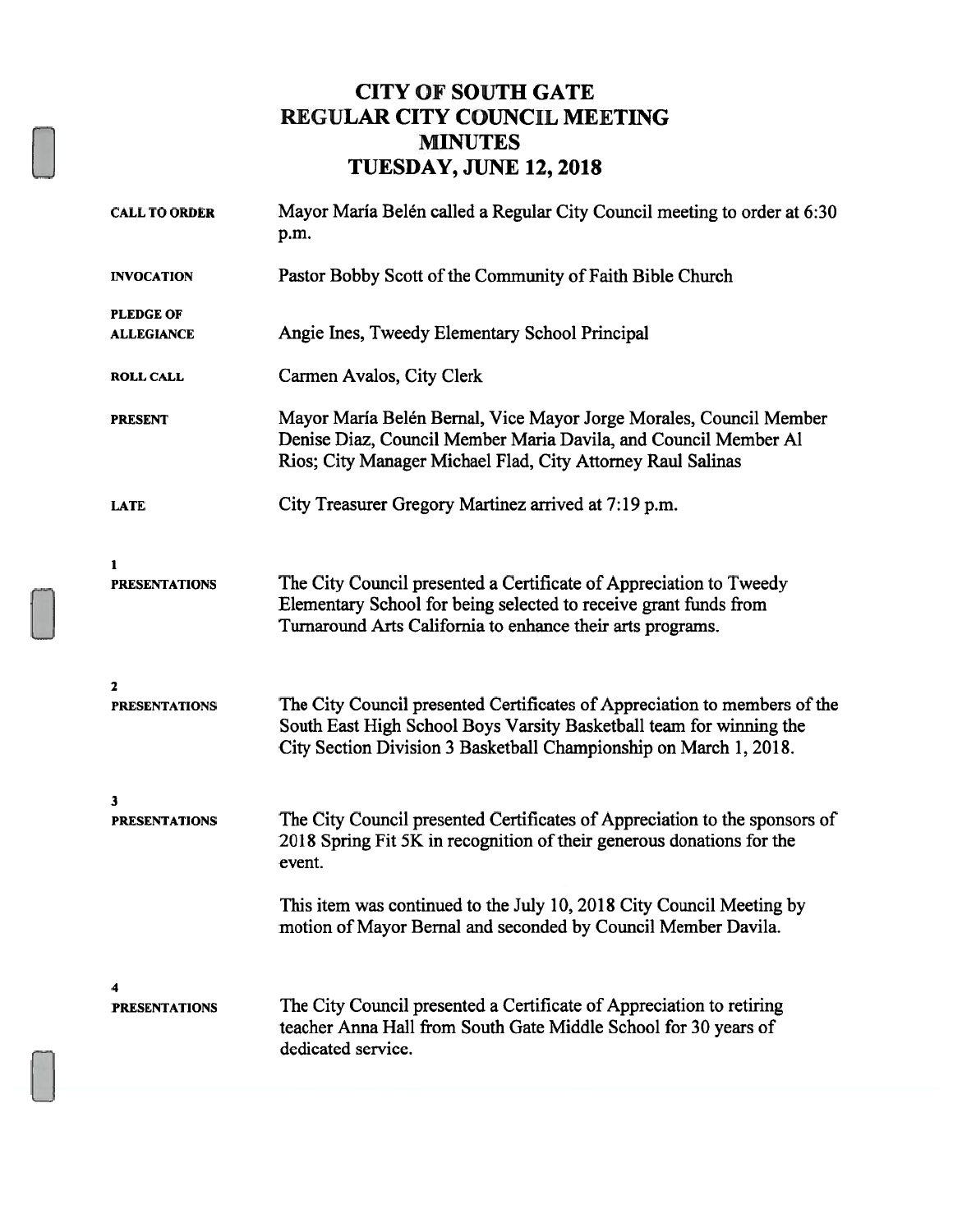5

BUDGET The City Council approved a, b, c, d as amended by motion of Council Member Rios and seconded by Vice Mayor Morales.

- a. Heard additional presentations on the proposed Fiscal Year 2018/19 Municipal Budget from the City Manager and Director of Administrative Services;
- b. Opened the Public Hearing, took public testimony and closed the Public Hearing;
- c. Approved the personnel changes as described in this Agenda Bill; and
- d. Adopted Resolution No. 7815 entitled Resolution of the City Council of the City of South Gate approving the Fiscal Year 2018/19 Municipal Budget.

ROLL CALL: Mayor Bernal, no; Vice Mayor Morales, yes; Council Member Diaz, yes; Council Member Rios, yes; Council Member Davila, yes.

AMENDMENT: Approve the budget as presented placing the hourly position in the City Clerk's Office on hold until a report can be brought back to the City Council.

Mike Flad, City Manager gave a brief presentation on the Public Hearing process and the budget process for tonight's meeting.

Jackie Acosta, Director of Administrative Services gave a presentation on the budget and special funds.

Mayor Bernal opened the Public Hearing at 7:38 p.m.

Henry Gonzalez, 10210 Alexander Avenue is concerned with the balance on the PAC Funds.

Gil Hurtado, 10001 Frontage Road, Space 215 encouraged Council to go out and find resources for new projects so the Council does not have to dip into the City's budget.

Sandra Ochoa Rivera, 10218 Rosewood Avenue is happy to hear that there will be additional officers added to the Police Department. She feels that there are problems with crime, parking and the homeless in the City and would like to see more funds available to assist with these issues.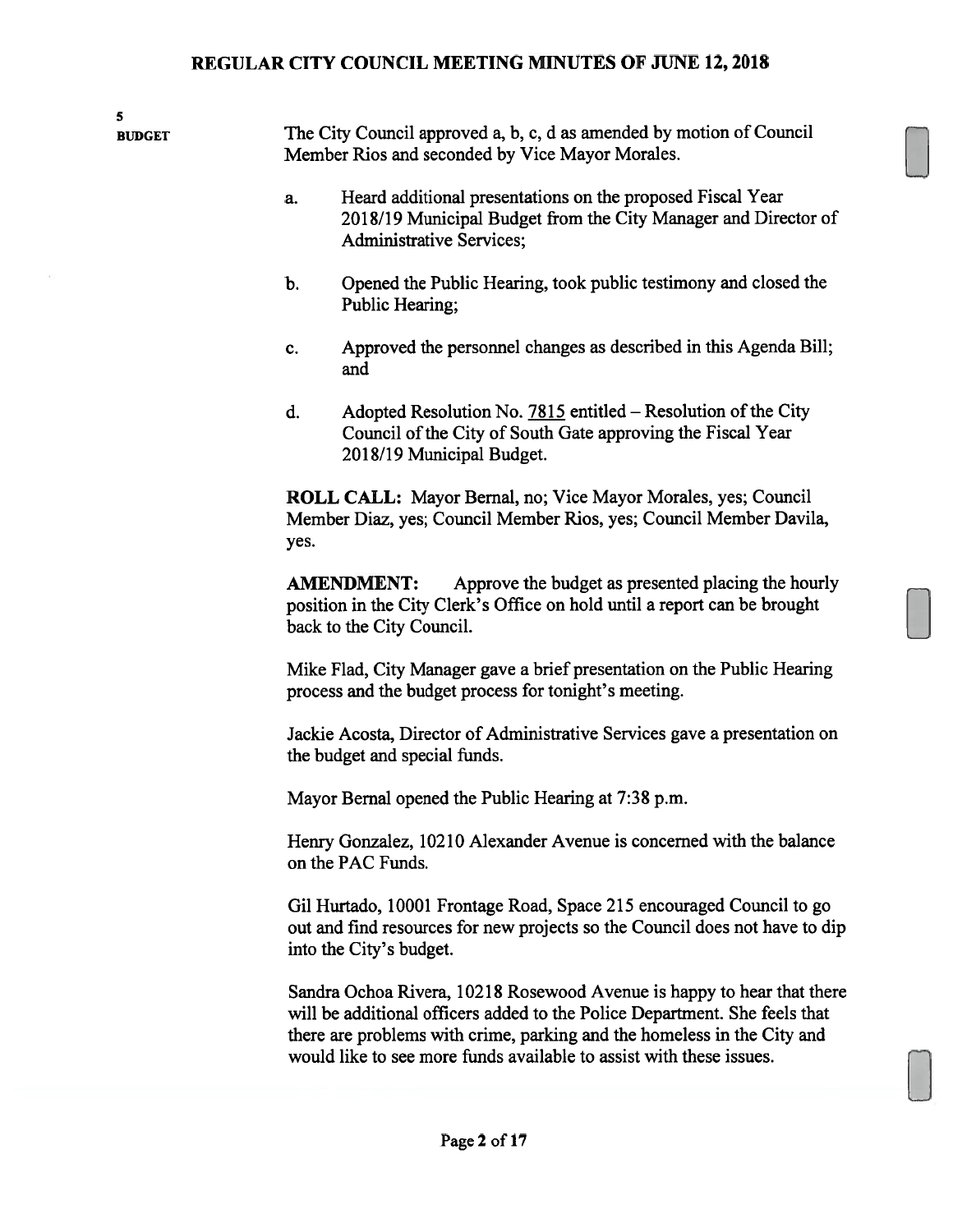5

BUDGET CONT'D Mayor Bernal asked if anyone else in the audience wishes to speak on this item. Seeing no one step forward; Mayor Bemal closed the public hearing at 7:48 p.m.

> Ms. Acosta responded to the question regarding the PAC budget and stated that there is about \$76,000.00 in that fund but planned expenditures for next year are just over \$50,000.00. We will be having a special meeting in the future to further discuss this item.

Art Cervantes, Public Works Director responded to the questions on parking. He stated that the City is currently conducting a parking study and that data will then go before Council for review. He stated that the current estimate is 50,000 cars owned in the City of South Gate and the number of available parking spaces on City streets is 30,000.

Council Member Rios asked if the community will be involved with the parking study.

Mr. Cervantes responded that not only are we going to have a formal committee but we are collecting information at community events and neighborhood watch meetings.

Vice Mayor Morales requested that the City Council be notified of the schedule of community events the consultant will be collecting data from.

Vice Mayor Morales stated that last year the Council adopted a budget of 47.9 million dollars but it was amended to 56.1 million dollars for expenditures. He requested details as was listed as none-departmental.

Ms. Acosta explained that this capital improvement projects have been funded with General Fund money. The amount of the budget increased because of the carryover of funds for these multi-year projects.

Vice Mayor Morales asked for clarifications on the short fall of 1.6 million dollars and it mentions that it will be funded through Ca1PERS rates. He asked if the 6 million dollars set aside for PERS is not being credited to the account this year.

Mr. Flad explained that we asked Council to set aside funds that are labeled PERS Fund. It is essentially a budget stabilizing fund. What is driving the majority of the budget shortfall is labor costs, what is driving your labor costs is PERS. Basically, it is setting aside money so that the City has 6 million dollars so it can be balanced for the next three years. The City has signed labor agreements with each of the bargaining units for the next three years and this money is to ensure that costs are covered.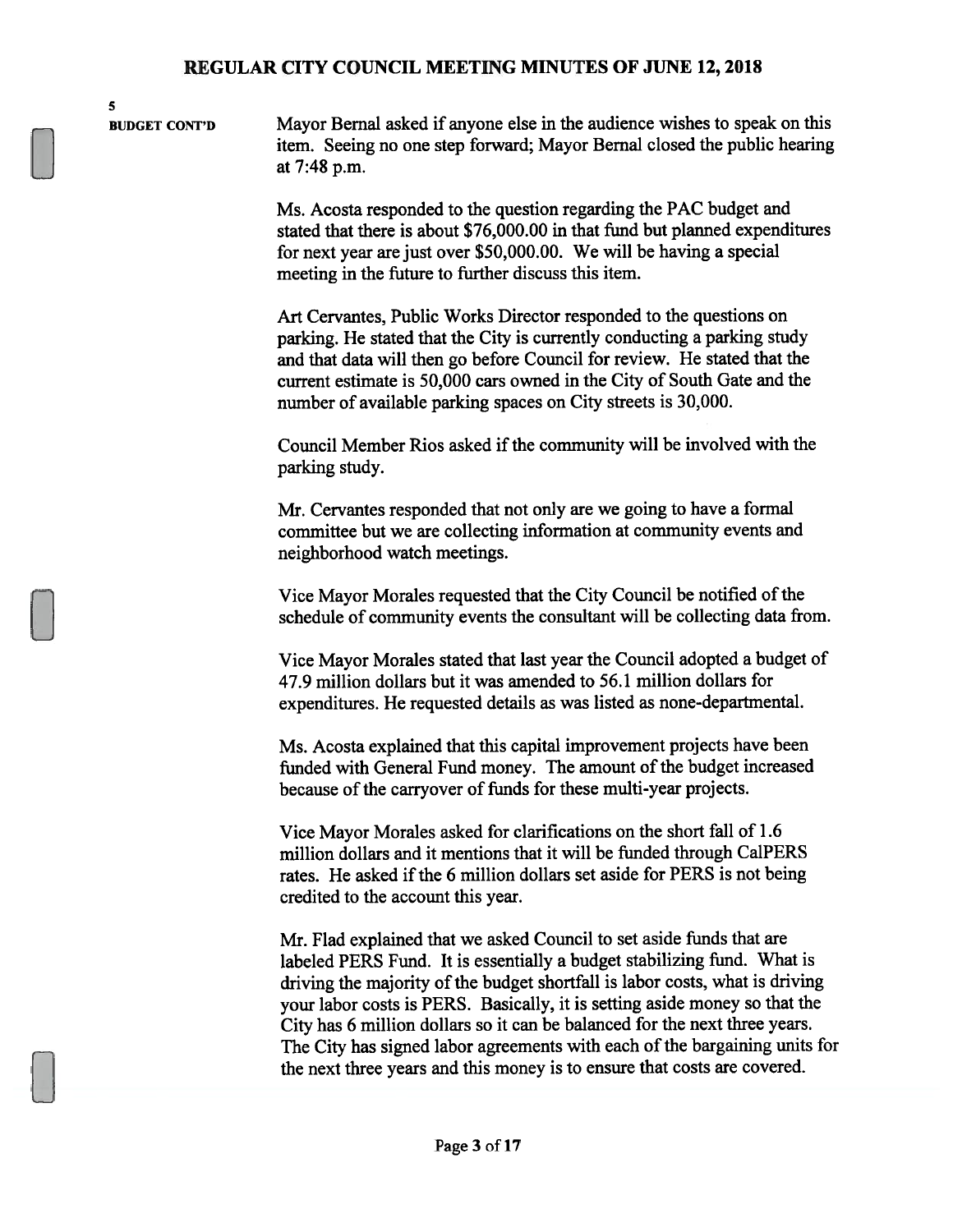BUDGET CON'r'D Vice Mayor Morales stated that Council Member Davila had asked for data regarding the part time employee and the revenue being generated.

5

Ms. Acosta stated that it is expected to generate approximately \$7,000.00 and about \$5,000.00 this year as the program was not implemented until October/November. This is general fund revenue.

Council Member Davila asked where the money for the hourly clerical assistant will come from.

Ms. Acosta stated it is from the General Fund.

Vice Mayor Morales had concerns about this hourly position being funded with General Fund money. He would like to look at this again in six months to see if the program can bring in more money. He also would like to see if the forklift could be purchased with some type of grant money. He believes General Fund money should be used for investing for the City.

Mayor Bernal stated that she is in support of this position and would like to give the City Clerk the opportunity to speak on what she is envisioning for this positon.

Carmen Avalos, City Clerk stated that this position will actually bring the City Clerk's office back to the 2002 level. We did add the passport center and notary services. Our passports are actually the highlight for people outside our City, with people coming in from as far as San Bernardino County because they could not get an appointment for their passport. Yes, it is an increase to the cost as it is adding an extra individual but if you have ever sat in the City Clerk's Office you will recognize that we provide ample information to all patrons and we provide exceptional customer service which requires staff time. The primary responsibility of the position will be to handle phone calls, assist with the counter and handle all passport related matters. With every new passport application the City receives \$35.00 which goes directly to the General Fund. She noted that the matter should not become a diminishing opportunity to continue the degradation of her office and was disappointed that the matter was not about equity to the public but an attack on her and the Office of the City Clerk.

Council Member Rios asked Chief Davis when hiring the new officers there was mentioned of a cost savings on overtime. Is this savings going to the General Fund?

LI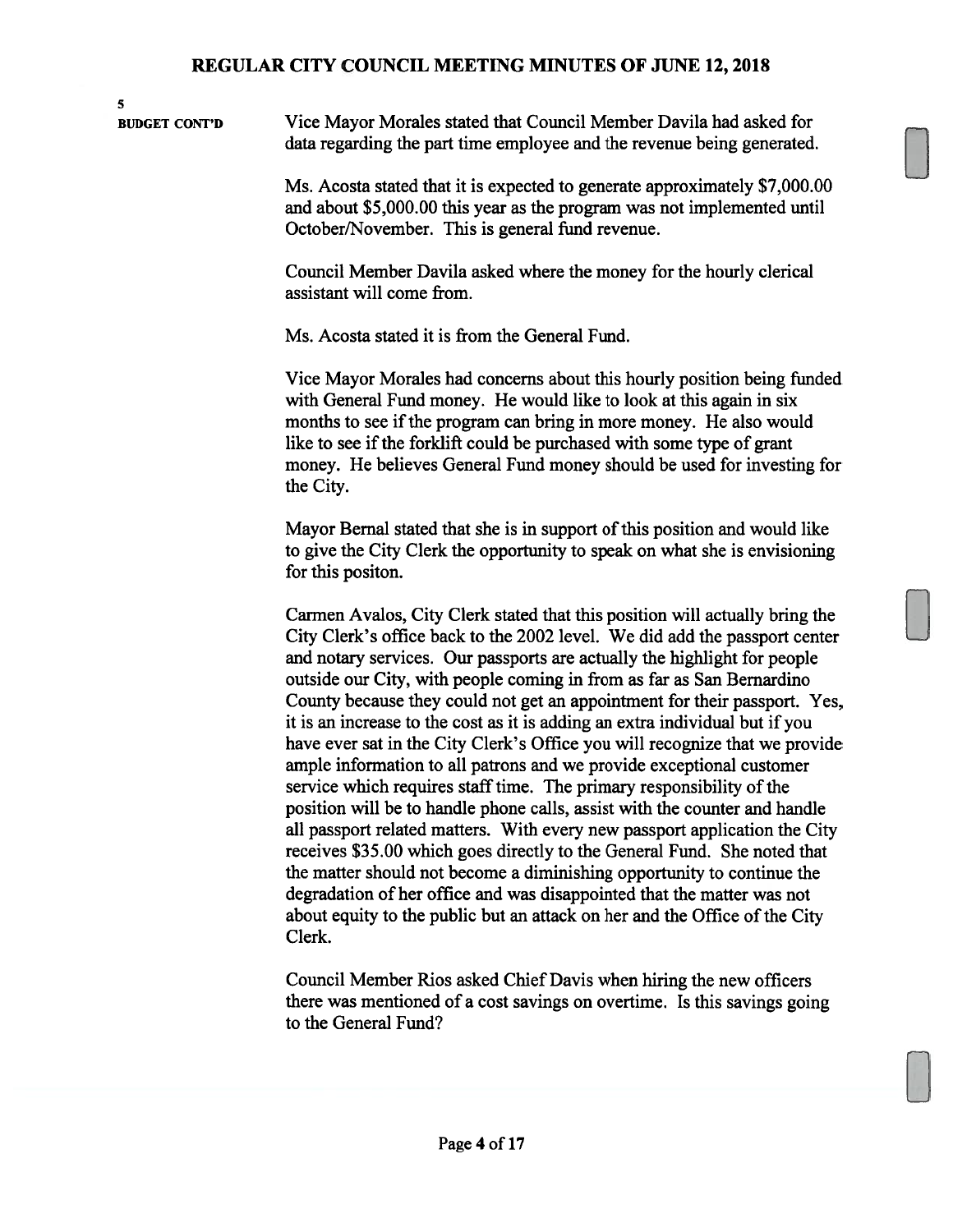BUDGET CONT'D Chief Davis responded that the thought process behind the increases in officers staffing levels is to reduce the amount of overtime that is necessary to fill staffing vacancies. The Police Dept. relies on Asset Forfeiture Funds for <sup>a</sup> small portion of overtime but the vast majority is from the General Fund.

> Mayor Bemal stated that she has noticed an increase in overtime in this year's budget and asked the City Manager what the \$12,000.00 overtime used for in the City Manager's Office.

Mr. Flad stated that we did a study of the Fair Labor Standards Act assessment of our employees that were not <sup>g</sup>iven overtime. We brought in outside counsel and they reviewed these positions and two positions were reclassified now to include overtime. There are <sup>a</sup> few positions that have been reclassified now and require us to pay overtime as part of the Federal laws.

Mayor Bernal asked if he was budgeting as <sup>a</sup> contingency or as <sup>a</sup> <sup>g</sup>iven.

Mr. Flad stated that it is budgeted based on our best estimates that the position will work attending the City Council meetings.

Mayor Bernal asked that once we approve the budget she would like to ge<sup>t</sup> an update on the amount of overtime spen<sup>t</sup> this fiscal year. She would also like to receive quarterly reports on overtime by department.

Vice Mayor Morales stated that he is not comfortable approving the hourly position for the City Clerk's Office. If Customer Service is the goal of the City Council he feels that this positon would be more beneficial in the Police Departmental or Community Development.

Mayor Bernal stated that neither of those Departments brought forth the reques<sup>t</sup> for additional staff and the City Clerk did. Mayor Bernal continued by stating that the overtime figures that actually over \$400,000.00 maybe that money can be used for staffing of new employees to cut costs.

Mr. Flad explained that there is discretionary and nondiscretionary overtime. If <sup>a</sup> police officer for example is sick tonight we do not leave that vacancy. We fill that vacancy with overtime. We have mandatory vacancies that are filled with overtime for the Police Department that is not found in other departments. This is similar with the Public Works Department. When we have large events or call outs they need to respond. For example if <sup>a</sup> tree branch falls on someone's home at 3:00 a.m. that would require overtime. When we are looking at discretionary overtime like the position in the City Manager's Office can you look at alternative

5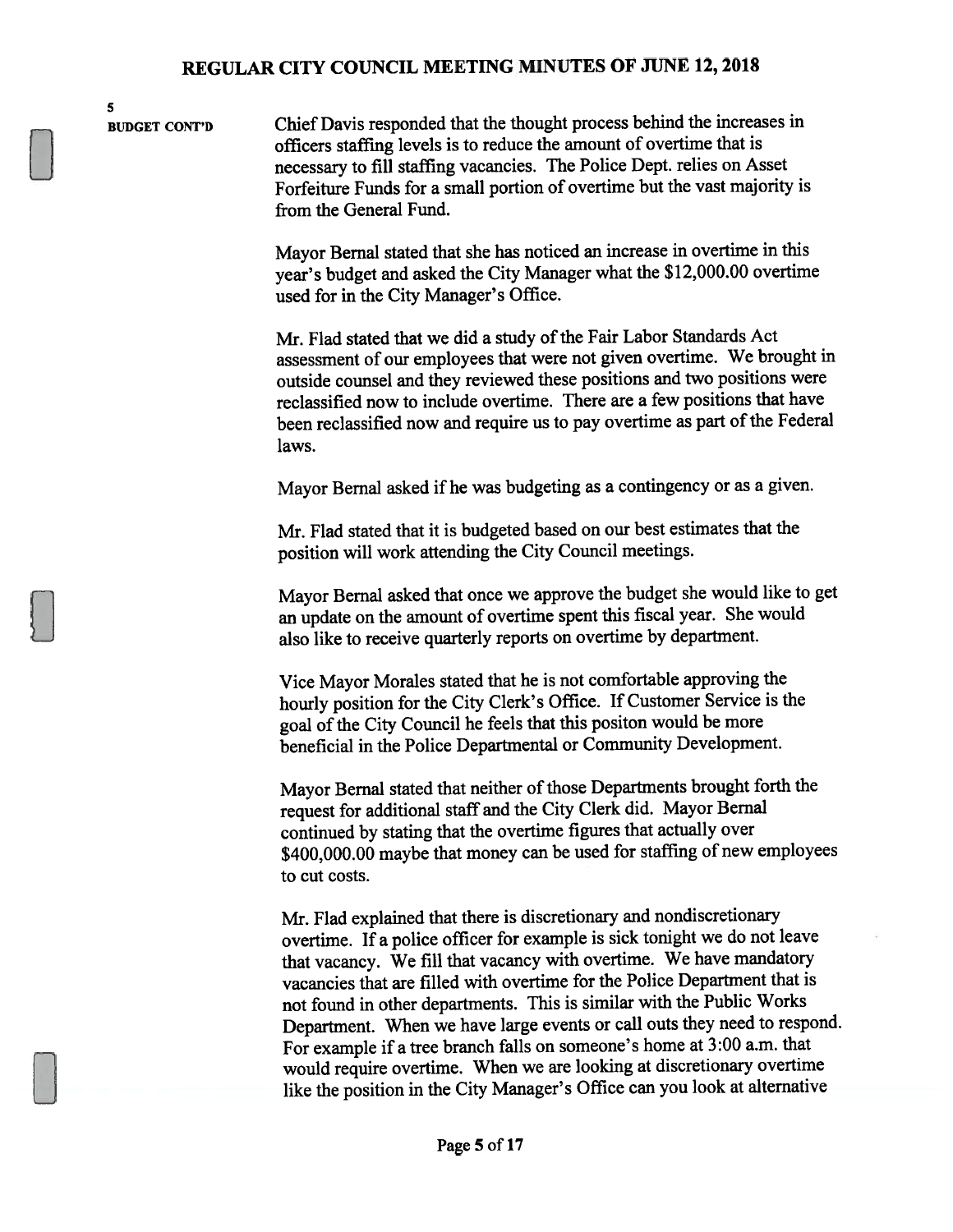| 5<br><b>BUDGET CONT'D</b>     | shifts, for example they would come in the office at 12:00 noon and then<br>leave at 10:00 p.m. He will bring back a report overtime and discuss the<br>different levels of overtime for each department.<br>Council Member Diaz would like to see the hourly position go to the City<br>Clerk's Office but would like the position to include being responsible for<br>interacting with the Public for information as well as processing the<br>passports.<br>Council Member Davila agreed with the Vice Mayor and would like to see<br>this hourly position to be more available to serve the public. She would<br>like to see an information booth brought back to City Hall.<br>Greg Martinez, City Treasurer explained the history of the information<br>booth and stated that he believed that this position is still here it was just<br>moved to the City Manager's Office.<br>Mr. Flad stated that with his report to Council he will include a<br>comparison to where the City was in staffing from 2002 to current. |  |
|-------------------------------|--------------------------------------------------------------------------------------------------------------------------------------------------------------------------------------------------------------------------------------------------------------------------------------------------------------------------------------------------------------------------------------------------------------------------------------------------------------------------------------------------------------------------------------------------------------------------------------------------------------------------------------------------------------------------------------------------------------------------------------------------------------------------------------------------------------------------------------------------------------------------------------------------------------------------------------------------------------------------------------------------------------------------------|--|
|                               | Council Member Rios motioned to approve the budget but to hold off on<br>filling the hourly until staff can bring back a report.<br>Mayor Bernal asked the City Attorney to repeat the motion for<br>clarification.<br>The City Attorney stated that there was a motion made by Council<br>Member Rios which was seconded by Vice Mayor Morales to approve the                                                                                                                                                                                                                                                                                                                                                                                                                                                                                                                                                                                                                                                                 |  |
|                               | budget as presented but with respect to the one position in the City Clerk's<br>Office which was a part time position to hold from moving forward until a<br>report was brought back to the City Council.                                                                                                                                                                                                                                                                                                                                                                                                                                                                                                                                                                                                                                                                                                                                                                                                                      |  |
| <b>WALK-ON</b><br><b>ITEM</b> | City Attorney Salinas stated that the Brown Act allows us to walk-on an<br>item when two requirements are met. In this case, we would like to add an<br>item in closed session involving threatened litigation. The reason for<br>adding this item to closed session is that it involves the potential resolution<br>of two claims that may turn into subsequent law suits and the need to meet<br>came up after the posting of the agenda. If we wait until the next<br>scheduled meeting there is a possibility that we may lose the opportunity<br>to resolve the case. The City Attorney's opinion is that the two conditions<br>for walking on the item are satisfied under the law. It is required to have a<br>motion made by one of the Council Members and seconded. Then we will<br>have to have at least four Council Member vote in favor of the motion and<br>so I would ask of the Council to consider making that motion and allow                                                                              |  |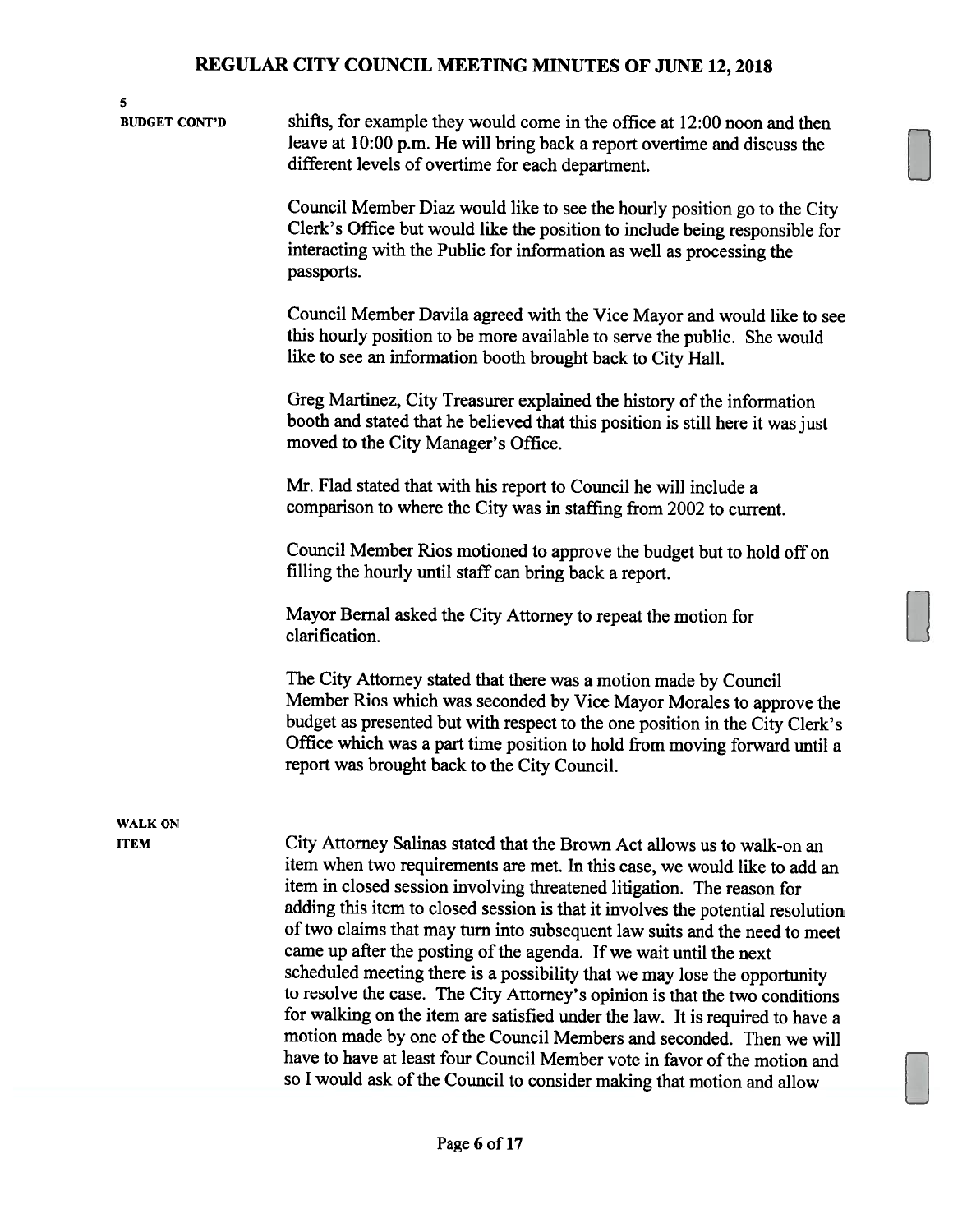| <b>WALK-ON</b><br><b>ITEM CONT'D</b> | the public comment on that as well. After being approved the walk-on<br>item can be heard at the discretion of the City Council later in the agenda.                                                                                                                                                                                                                                                                                                                                                       |
|--------------------------------------|------------------------------------------------------------------------------------------------------------------------------------------------------------------------------------------------------------------------------------------------------------------------------------------------------------------------------------------------------------------------------------------------------------------------------------------------------------------------------------------------------------|
|                                      | Mayor Davila motioned to add the walk on item and seconded by Council<br>Member Rios.                                                                                                                                                                                                                                                                                                                                                                                                                      |
|                                      | Mayor Bernal asked if anyone else in the audience wishes to speak on this<br>item. Seeing no one step forward; Mayor Bernal closed the audience<br>comments.                                                                                                                                                                                                                                                                                                                                               |
|                                      | ROLL CALL: Mayor Bernal, yes; Vice Mayor Morales, yes; Council<br>Member Diaz, yes; Council Member Rios, yes; Council Member Davila,<br>yes.                                                                                                                                                                                                                                                                                                                                                               |
| 6                                    |                                                                                                                                                                                                                                                                                                                                                                                                                                                                                                            |
| <b>TITLE 11</b>                      | The City Council conducted a public hearing to consider waiving the<br>reading in full and introducing an Ordinance - amending Table 11.51-1<br>(Application and Review Authority), of Section 11.51.030 (Review Types<br>and Responsibilities), and 11.51.060 (Design Review), of Chapter 11.51<br>(Permits and Procedures), of Title 11 (Zoning), of the South Gate<br>Municipal Code adopting a revised discretionary review process and<br>thresholds for potential new development projects citywide. |
|                                      | Mayor Bernal opened the Public Hearing at 9:11 p.m.                                                                                                                                                                                                                                                                                                                                                                                                                                                        |
|                                      | Diane Coronado, Building Industry Association on behalf of their<br>membership she wanted to express their concerns with this item and feels<br>it would add more hurdles to the building process.                                                                                                                                                                                                                                                                                                         |
|                                      | Mayor Bernal asked if anyone else in the audience wishes to speak on this<br>item. Seeing no one step forward; Mayor Bernal closed the public hearing<br>at 9:17 p.m.                                                                                                                                                                                                                                                                                                                                      |
|                                      | This item was unanimously continued to the July 10, 2018 City Council<br>Meeting by motion of Mayor Bernal and seconded by Council Member<br>Davila.                                                                                                                                                                                                                                                                                                                                                       |
|                                      |                                                                                                                                                                                                                                                                                                                                                                                                                                                                                                            |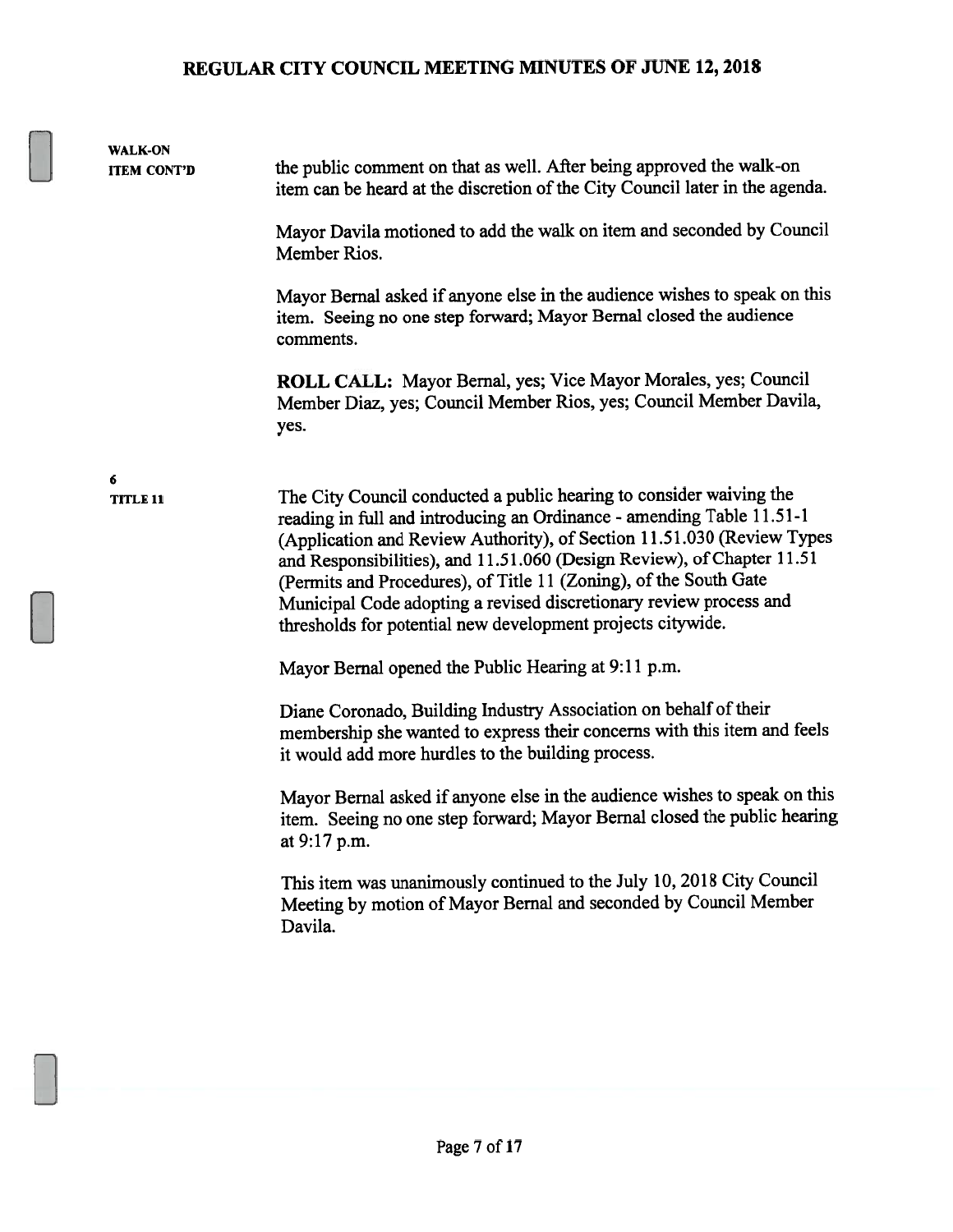7

TITLE 11 The City Council conducted a public hearing, waived the reading in full and unanimously introduced Ordinance No. 2350 entitled — Ordinance of the City Council of the City of South Gate amending Chapter 11.15 (C-2 Restricted Commercial Zone) Section 11.15.010 (Permitted Uses) of Title <sup>11</sup> (Zoning), of the South Gate Municipal Code to allow fitness facilities with the approval of <sup>a</sup> Conditional Use Permit by motion of Vice Mayor Morales and seconded by Mayor Bemal.

> Joe Perez, Director of Community Development gave <sup>a</sup> presentation on this item.

Mayor Bernal opened the Public Hearing at 9:18 p.m. and asked if anyone from the audience would like to speak on this item. Kevin Cohan, Elevated Development representing Chuze Fitness is looking forward to bringing his business to South Gate.

Virginia Johnson, <sup>5751</sup> McKinley Avenue stated that this does not appear to be like the one in her neighborhood and the presentation was very nice. There are <sup>a</sup> lot of homes and businesses nearby and our particular Zumba fitness Studio on Garfield Avenue has blaring music at various times of the morning, afternoon and evening which can disturb other residents and businesses.

Mr. Bums, Hopedale Property LP stated that as <sup>a</sup> real estate developer and investor we consider purchasing certain properties and do our due diligence. The intention of purchasing property on the Tweedy Mile sub area we were looking for <sup>a</sup> business that accommodates the area.

Mayor Bernal asked if anyone else in the audience wishes to speak on this item. Seeing no one step forward; Mayor Bernal closed the public hearing at 9:37 p.m.

Vice Mayor Morales is concerned about the noise from the parking lot for the residents if the business is open <sup>24</sup> hours on <sup>5</sup> days out of the week. He would like to see some kind of buffer between the parking lot and the residential properties.

Mr. Perez stated that these concerns are operational issues that would be addressed as part of the Conditional Use Permit process that if the ordinance gets approved would go back to the Planning Commission for the next stage of the process.

Council Member Rios asked if there have been other offers on the property since it is in prominent location on Tweedy Boulevard but has been vacant for some time.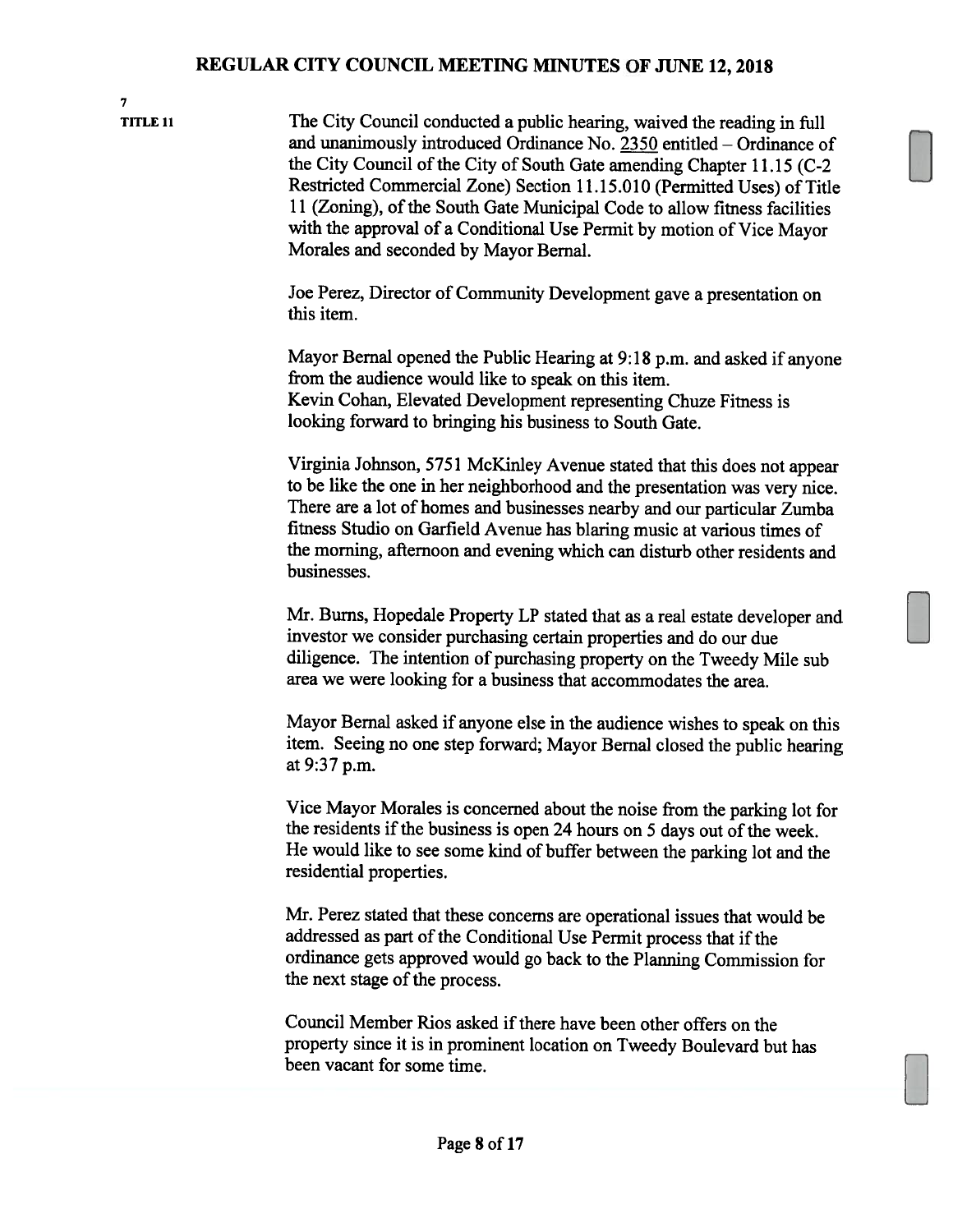TITLE <sup>11</sup> CONT'D Mr. Burns stated that they have had several interested parties but we chose Chuze Fitness. We felt that this was a beneficial project for all parties concerned because it something that works with the area.

Council Member Rios asked what is the demographic of the business.

Melissa, Chief Administration Officer for Chuze Fitness stated that their demographic is about 55% female, 45% male and range in age from about 16 years old to 90 years old.

Council Member Rios asked the representative what is the difference between LA Fitness and Chuze Fitness.

Melissa responded a major difference is the culture, we are very welcoming. We also consider ourselves as the cleanest gym in the world. Our employees and members come first and this sets us apart from our competitors.

8 TITLE 11

7

GENERAL PLAN The City Council conducted a public hearing and unanimously adopt Resolution No. 7816 entitled - Resolution of the City Council of the City of South Gate amending Resolution No. 7345 by adding Light Industrial/Flex as a Place Type for District El Paseo/South Gate Towne Center - Sub Area <sup>1</sup> to the South Gate General Plan No. 2035; and waiving the reading in full and introducing Ordinance No. 2351 entitled - Ordinance of the City Council of the City of South Gate, California, amending Sections 11.2 1.030 (Land Use Permissions Tables) Table 11.21 .-4(A) (Footnotes Commercial Industrial Zones Allowed Land Uses) of Chapter 11.21 (Land Use Types) of Title 11 (Zoning), of the South Gate Municipal Code by motion of Council Member Davila and seconded by Mayor Bernal.

> Joe Perez, Director of Community Development gave a presentation on this item.

Mayor Bernal opened the Public Hearing at 9:44 p.m. and asked if anyone from the audience would like to speak on this item.

Ezra Hammer, Armbruster Goldsmith & Delvac, LLP Attorney representing NOVA stated that the property has unique challenges and is adjacent to the current storage area that they are looking to expand in the future. He thanked staff for their work on this item and is there to answer any questions that Council might have.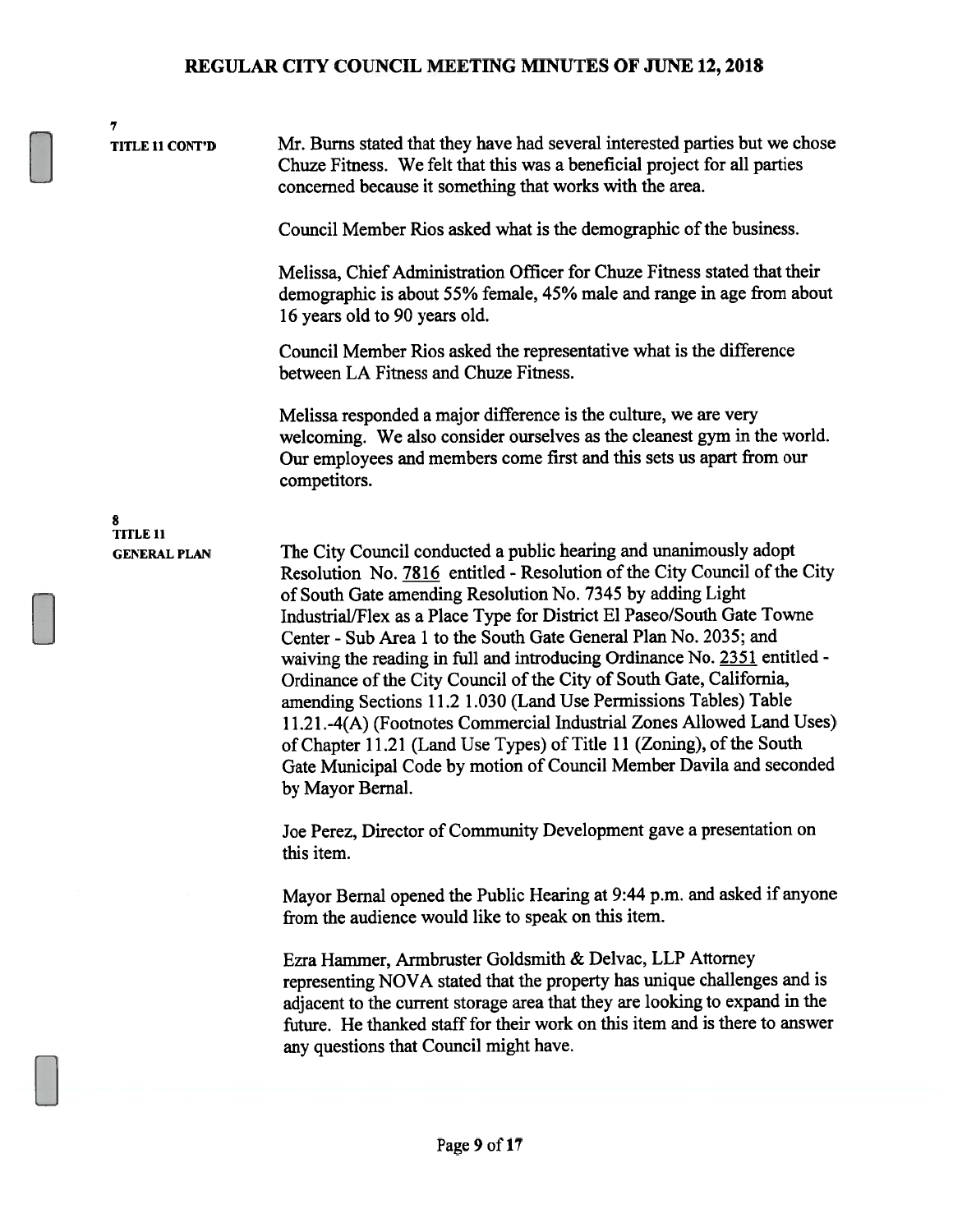| 8<br><b>TITLE 11</b><br><b>GENERAL PLAN CONT'D</b> | Andrew Rankin, NOVA Storage stated that they bought the facility in<br>2009 and will be investing 6 to 7 million dollars in order to build the<br>addition.                                                                                                                                                                                                                                                                                                                                                                                                                                                                                                                                                                                                                                                                                                             |
|----------------------------------------------------|-------------------------------------------------------------------------------------------------------------------------------------------------------------------------------------------------------------------------------------------------------------------------------------------------------------------------------------------------------------------------------------------------------------------------------------------------------------------------------------------------------------------------------------------------------------------------------------------------------------------------------------------------------------------------------------------------------------------------------------------------------------------------------------------------------------------------------------------------------------------------|
|                                                    | Mayor Bernal asked if anyone else in the audience wishes to speak on this<br>item. Seeing no one step forward; Mayor Bernal closed the public<br>hearing.                                                                                                                                                                                                                                                                                                                                                                                                                                                                                                                                                                                                                                                                                                               |
|                                                    | Mayor Bernal stated that this property shares a border with the City of<br>Downey. Have we received any comments from Downey?                                                                                                                                                                                                                                                                                                                                                                                                                                                                                                                                                                                                                                                                                                                                           |
|                                                    | Mr. Perez responded that we have not.                                                                                                                                                                                                                                                                                                                                                                                                                                                                                                                                                                                                                                                                                                                                                                                                                                   |
| 9<br>TITLE 7                                       | The City Council waived the reading in full and unanimously adopted<br>Ordinance No. 2352 entitled - Ordinance of the City Council of the City<br>of South Gate repealing Ordinance No. 2257, Title 7 (Public Safety and<br>Morals), Chapter 7.76 (Residency Restrictions for Sex Offenders), in its<br>entirety, of the South Gate Municipal Code by motion of Council Member<br>Davila and seconded by Mayor Bernal.                                                                                                                                                                                                                                                                                                                                                                                                                                                  |
|                                                    | Raul Salinas, City Attorney gave a brief presentation on this item.                                                                                                                                                                                                                                                                                                                                                                                                                                                                                                                                                                                                                                                                                                                                                                                                     |
|                                                    | Mayor Bernal opened the Public Hearing and asked if anyone from the<br>audience would like to speak on this item.                                                                                                                                                                                                                                                                                                                                                                                                                                                                                                                                                                                                                                                                                                                                                       |
|                                                    | Virginia Johnson, 5751 McKinley Avenue asked if this means that sex<br>offenders are now allowed to live within 100 to 200 feet of schools and<br>asked for further explanation of this item.                                                                                                                                                                                                                                                                                                                                                                                                                                                                                                                                                                                                                                                                           |
|                                                    | Mayor Bernal asked if anyone else in the audience wishes to speak on this<br>item. Seeing no one step forward; Mayor Bernal closed the public<br>hearing.                                                                                                                                                                                                                                                                                                                                                                                                                                                                                                                                                                                                                                                                                                               |
|                                                    | The City Attorney explained that this ordinance was approved in 2008<br>before the introduction of Jessica's law. Jessica's law is the state law that<br>imposes limitations on where registered sex offenders that are on<br>probation can reside. This City ordinance made it very difficult if not<br>almost impossible for the offender to register in South Gate. There have<br>been subsequent decisions by the court of appeals that affect the validity<br>of this statute. There are still existing state laws that will control where a<br>registered sex offender can live if they are on probation or parole. In the<br>interim several cities have tried to enact similar statutes and were forced to<br>repeal these statutes. Both the City of Norwalk and the City of South Gate<br>has been the subject of Federal Litigation and it did challenge the |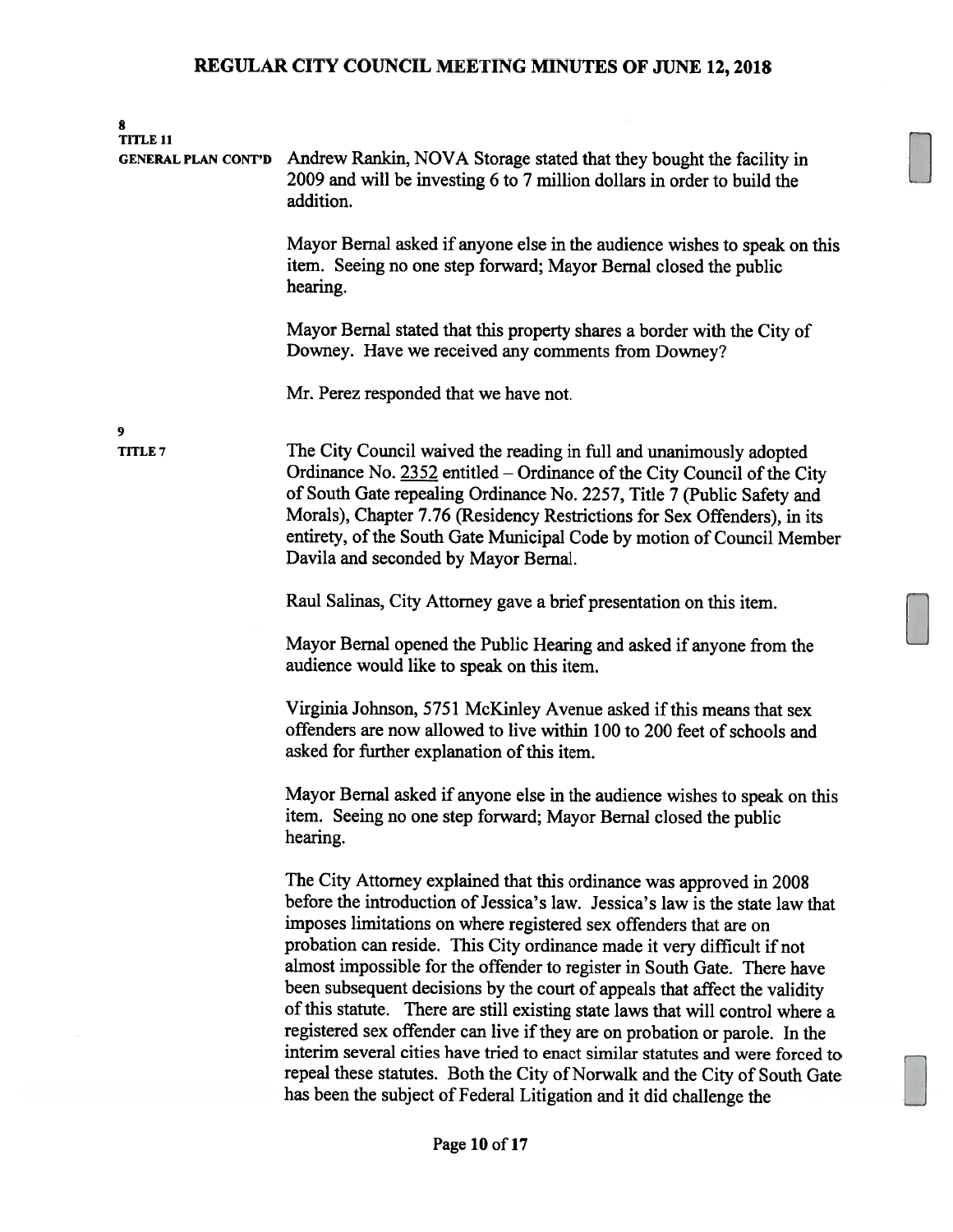| 9                                     |                                                                                                                                                                                                                                                                                                                                                                                                                                                                                                                                                                                                                                                                                              |
|---------------------------------------|----------------------------------------------------------------------------------------------------------------------------------------------------------------------------------------------------------------------------------------------------------------------------------------------------------------------------------------------------------------------------------------------------------------------------------------------------------------------------------------------------------------------------------------------------------------------------------------------------------------------------------------------------------------------------------------------|
| TITLE 7 CONT'D                        | constitutionality of this ordinance based on existing state law and also<br>based on recent judicial decisions. There is also Megan's law which<br>allows the public reporting on where a registered sex offender do reside<br>but in terms of the scope of our ordinance it is overly board and it<br>rendered enforcement unconstitutional and thus we are encouraging the<br>repeal of this statute to avoid future litigation against the city.                                                                                                                                                                                                                                          |
|                                       | Randy Davis, Chief of Police described the current laws and how they are<br>enforced in South Gate.                                                                                                                                                                                                                                                                                                                                                                                                                                                                                                                                                                                          |
| <b>EXCUSED FROM</b><br><b>ITEM 10</b> | Prior to the discussion of Item 10 Vice Mayor Morales abstained from this<br>item due to a possible conflict of interest and left the dais.                                                                                                                                                                                                                                                                                                                                                                                                                                                                                                                                                  |
|                                       |                                                                                                                                                                                                                                                                                                                                                                                                                                                                                                                                                                                                                                                                                              |
| 10                                    |                                                                                                                                                                                                                                                                                                                                                                                                                                                                                                                                                                                                                                                                                              |
| <b>FEES</b>                           | The City Council conducted a public hearing and unanimously adopted<br>Resolution No. 7817 entitled - Resolution of the City Council of the City<br>of South Gate amending Resolution No. 7779 (Schedule of Fees), to apply<br>a 3.62% increase to the residential refuse collection rates for Fiscal Year<br>2018/19 in accordance with provisions stipulated in the Franchise<br>Agreement between the City of South Gate and USA Waste of California,<br>Inc., dba Waste Management of Los Angeles., a Delaware Corporation,<br>for Commercial/Industrial and Residential Refuse Collection and<br>Recycling Services by motion of Mayor Bernal and seconded by Council<br>Member Davila. |
|                                       | ROLL CALL: Mayor Bernal, yes; Vice Mayor Morales, absent; Council<br>Member Diaz, yes; Council Member Rios, yes; Council Member Davila,<br>yes.                                                                                                                                                                                                                                                                                                                                                                                                                                                                                                                                              |
|                                       | Mike Flad, City Manager gave a brief presentation on this item.                                                                                                                                                                                                                                                                                                                                                                                                                                                                                                                                                                                                                              |
|                                       | Mayor Bernal opened the Public Hearing and asked if anyone from the<br>audience would like to speak on this item. Seeing no one step forward;<br>Mayor Bernal closed the public hearing.                                                                                                                                                                                                                                                                                                                                                                                                                                                                                                     |
| <b>REJOINED</b><br><b>MEETING</b>     | Vice Mayor Morales rejoined the Council prior to the discussion of the<br>Consent Calendar.                                                                                                                                                                                                                                                                                                                                                                                                                                                                                                                                                                                                  |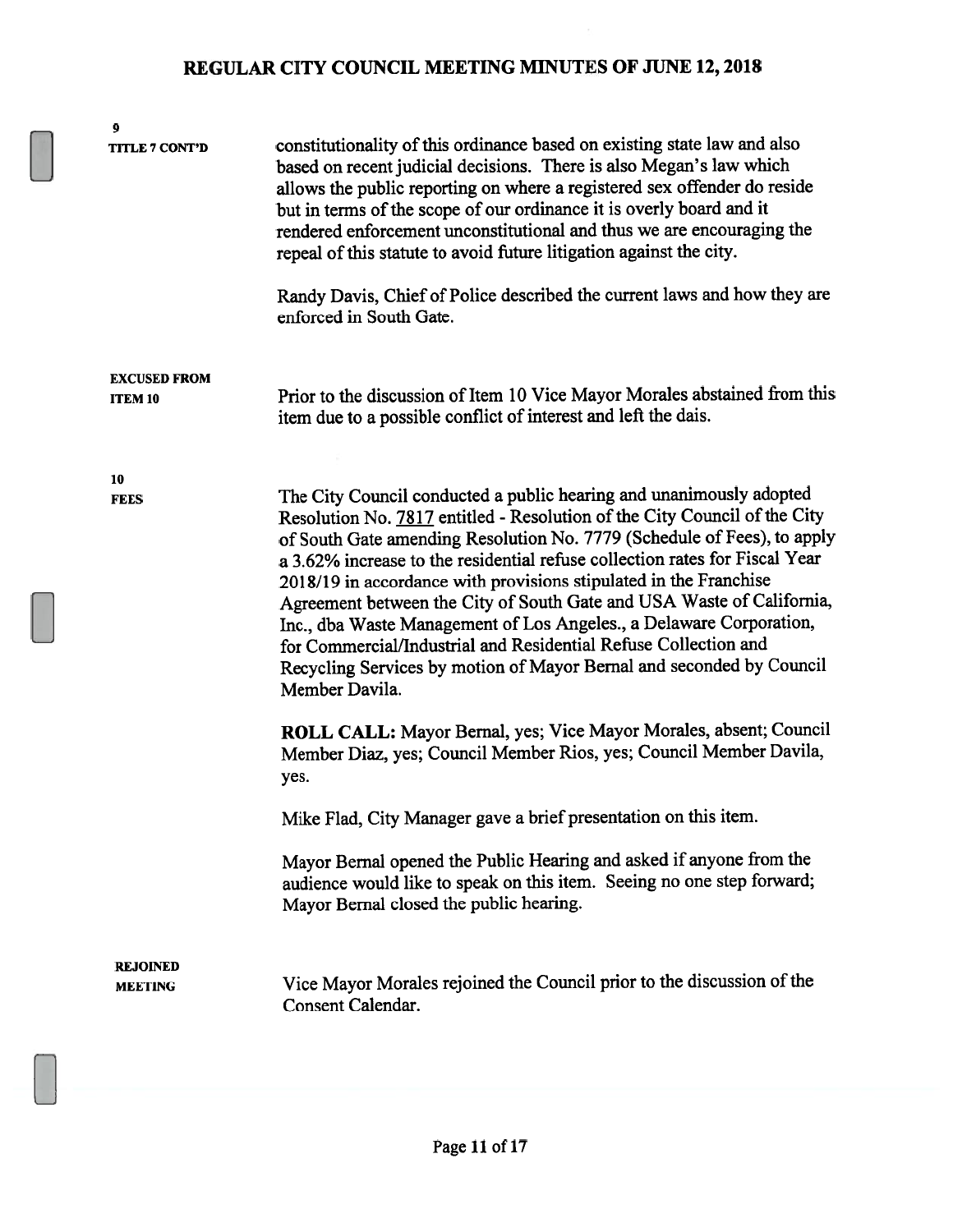#### COMMENTS FROM

THE AUDIENCE Carmen Avalos, City Clerk read into the record an email from Mr. Clifford Henderson that was received regarding the Memorial Day Ceremony and the lack of acknowledgement from City Officials on the contributions of the Junior ROTC Cadets.

> Nick Godoy, <sup>8611</sup> San Gabriel Avenue spoke on the Memorial Day Ceremony and he felt it became <sup>a</sup> political event.

Olegario Maravilla, 9826 San Miguel Avenue thanked Council for their support of students and stated that he is opposed to the co-location of the Nick Godoy, 8611 San Gabriel Avenue spoke on the Memo:<br>Ceremony and he felt it became a political event.<br>Olegario Maravilla, 9826 San Miguel Avenue thanked Cour<br>support of students and stated that he is opposed to the co-l Southeast High School with Valiente Charter School (4<sup>th</sup>-8<sup>th</sup> grades).

Sylvia De Leon, 10100 Walnut Avenue spoke against the co-location of the Southeast High School with Valiente Charter School.

Gil Hurtado, 10001 W. Frontage Road, Space <sup>215</sup> came to speak on the budget but also is against the co-location of the Southeast High School with Valiente Charter School because of the age difference in the students.

Carmen Avalos, Volunteer Board Member of Valiente Charter School she feels that people are sometimes given inaccurate information. She stated that there will not be  $4<sup>th</sup>$  and  $5<sup>th</sup>$  grade students at the high school; however there will be  $6<sup>th</sup> - 8<sup>th</sup>$  grade students. She is in support of the co-location of the Southeast High School with Valiente Charter School.

Virginia Johnson, <sup>5751</sup> McKinley Avenue she spoke in support of charter schools and was very familiar with one in Paramount. She also wished everyone <sup>a</sup> Happy Father's Day.

Sonia Maravilla spoke against the co-location of the Southeast High School with Valiente Charter School.

Max Maravilla, student of South East High School spoke against the colocation of the Southeast High School with Valiente Charter School. He is concerned about the safety of middle school students while on <sup>a</sup> high school campus. He is requesting that the City Council request the LAUSD Board to conduct a re-evaluation of the co-location of these two schools.

Henry C. Gonzalez, 10210 Alexander Avenue spoke on the Council's obligation to represent the residents of South Gate and his past interactions with the Los Angeles Unified School District.

Angela Barajas, Parent of <sup>a</sup> South East High School student stated that this is causing stress for the South East High School students and is opposed for the co-location of these two schools.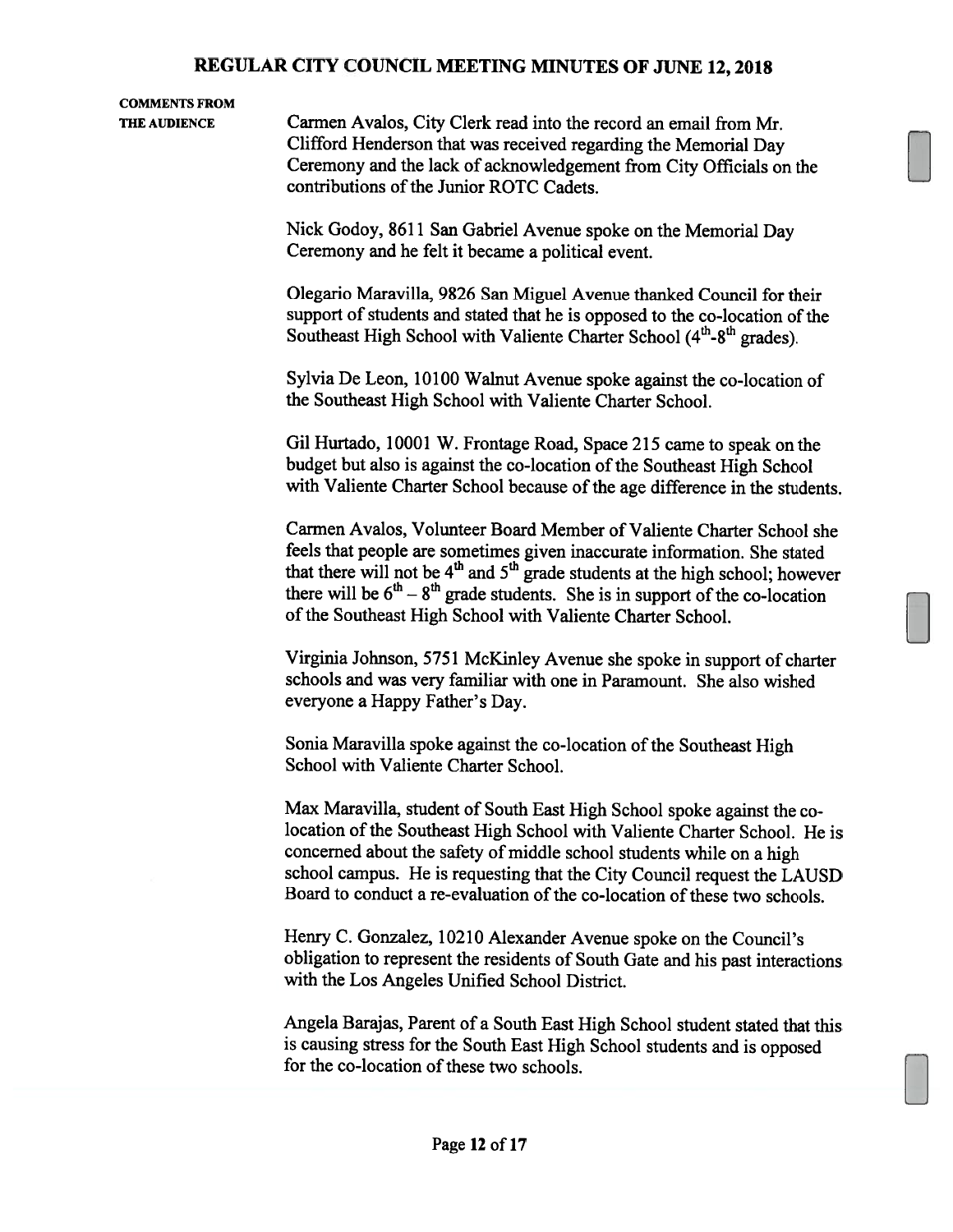| <b>COMMENTS FROM</b><br><b>STAFF</b> | Greg Martinez, City Treasurer stated that last weekend was the Tweedy<br>Mile Street Fair and thanked City Staff for their support. |  |
|--------------------------------------|-------------------------------------------------------------------------------------------------------------------------------------|--|
|                                      |                                                                                                                                     |  |

Carmen Avalos, City Clerk thanked Mr. Martinez for all the hard work that he pu<sup>t</sup> into the Street Fair. She also stated that the Police Department did <sup>a</sup> grea<sup>t</sup> job with their contributions to the street fair.

Ms. Avalos gave an update on the elections in Los Angeles County and that there is going to be <sup>a</sup> summit next month with the League of California Cities on the Public Record Requests.

Council Member Diaz attended the Safety Water Program meeting where they discussed <sup>a</sup> measure regarding <sup>a</sup> compliance price tag that will be added to the November ballot. She also attended the Environmental Quality Committee for the League of California Cities where they discussed suppor<sup>t</sup> for <sup>a</sup> water bond that would also be on the November ballot.

Council Member Rios stated that the South Coast Air Quality Board will be hosting <sup>a</sup> meeting at South Gate Park and the public is welcomed. He was also recently appointed to the Metro Gateway Cities Service Council and this board will be looking at rerouting the bus routes to align with Metro.

Council Member Davila reported that the COG will be having <sup>a</sup> summit in Catalina and the Mayor and Council Member Davila will be attending. Council Member Davila stated that she will be facilitating <sup>a</sup> workshop on housing. She also attended the Eco Rapid Transit and the South East Water Coalition meetings. The Tweedy Mile Street Fair was very well organized and kept very clean. She thanked Mr. Martinez and the Police Department for their grea<sup>t</sup> work.

Council Member Davila stated that <sup>a</sup> few meetings ago she reported that she attended the LAUSD board meetings regarding the co-location of South East High School and Valiente Charter School. Valiente Charter School is being offered <sup>8</sup> rooms on the third floor but all these rooms are full. She agrees with the parents that they need <sup>a</sup> different location. She does not think that it was right for LAUSD to <sup>g</sup>ive this school site to Valiente and would like the Mayor to consider sending <sup>a</sup> letter in suppor<sup>t</sup> of what the parents are asking for.

Vice Mayor Morales attended the California League of Cities and there was <sup>a</sup> presentation on Keep California Safe Initiative that will be on the November ballot. The City of South Gate is in suppor<sup>t</sup> of this initiative. He will be on vacation with his family and will not be attending the City Council meeting of June 26<sup>th</sup>.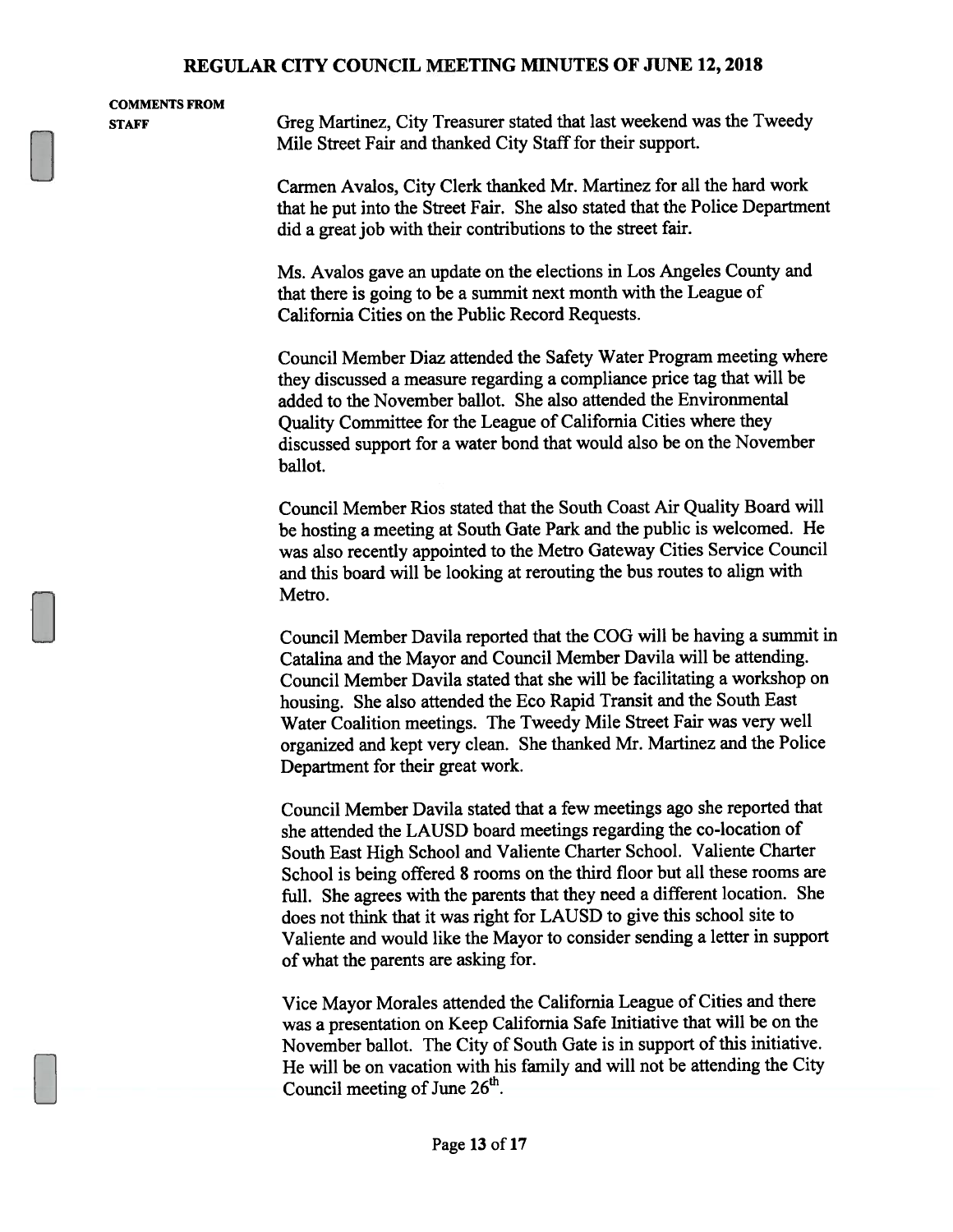| <b>COMMENTS FROM</b><br><b>STAFF CONT'D</b> | Mayor Bernal stated the she attended the Los Angeles County Sanitation<br>District meeting where they received an update on a new tunnel that would<br>run through the City of Carson to the ocean.                                                                                                                                                                                                                                                                                                                    |  |  |
|---------------------------------------------|------------------------------------------------------------------------------------------------------------------------------------------------------------------------------------------------------------------------------------------------------------------------------------------------------------------------------------------------------------------------------------------------------------------------------------------------------------------------------------------------------------------------|--|--|
|                                             | Mayor Bernal stated that she is a supporter of good education, whether it<br>is public, private or charter. She did meet with the Area Superintendent<br>and the Director of Instruction for LAUSD on May 15 <sup>th</sup> and she asked<br>about the facts. She feels as a parent that she would not like her child to<br>be on a high school campus. This is a larger conversation and we as City<br>Council need to advocate for our residents. She asked staff to draft a letter<br>that would voice our concerns. |  |  |
|                                             | Mayor Bernal requested that staff make recommendations on how the<br>Memorial Day ceremonies will be coordinated next year and who will take<br>the lead.                                                                                                                                                                                                                                                                                                                                                              |  |  |
|                                             | Lastly, Mayor Bernal spoke on the concerns of the public regarding<br>comments she has made in the past meetings. She feels that things get<br>twisted, especially on Social Media. She would like to call a meeting with<br>the City Manager and City Attorney as there have been three members of<br>this Council that have been attacked by these types of comments.                                                                                                                                                |  |  |
| <b>CONSENT CALENDAR</b>                     | Agenda Items 11, 12, 13, 14 and 15 were unanimously approved by<br>motion of and seconded by Vice Mayor Morales.                                                                                                                                                                                                                                                                                                                                                                                                       |  |  |
| 11<br><b>TITLE 11</b>                       | The City Council waived the reading in full and unanimously adopted<br>Ordinance No. 2349 entitled – Ordinance of the City Council of the City<br>of South Gate adding new Section 11.28.040 (Southwest Corner of<br>Atlantic Avenue and Tweedy Boulevard), to Chapter 11.28 (Specific<br>Plans), to Title 11 (Zoning), of the South Gate Municipal Code modifying<br>Precise Plan No. 18 and Site Plan No. 283 for 9923 Atlantic Avenue<br>during consideration of the Consent Calendar.                              |  |  |
| 12<br><b>GANN</b>                           | The City Council unanimously adopted Resolution No. 7818 - approved<br>and adopted the annual Gann Appropriations Limit for Fiscal Year<br>2018/19 during consideration of the Consent Calendar.                                                                                                                                                                                                                                                                                                                       |  |  |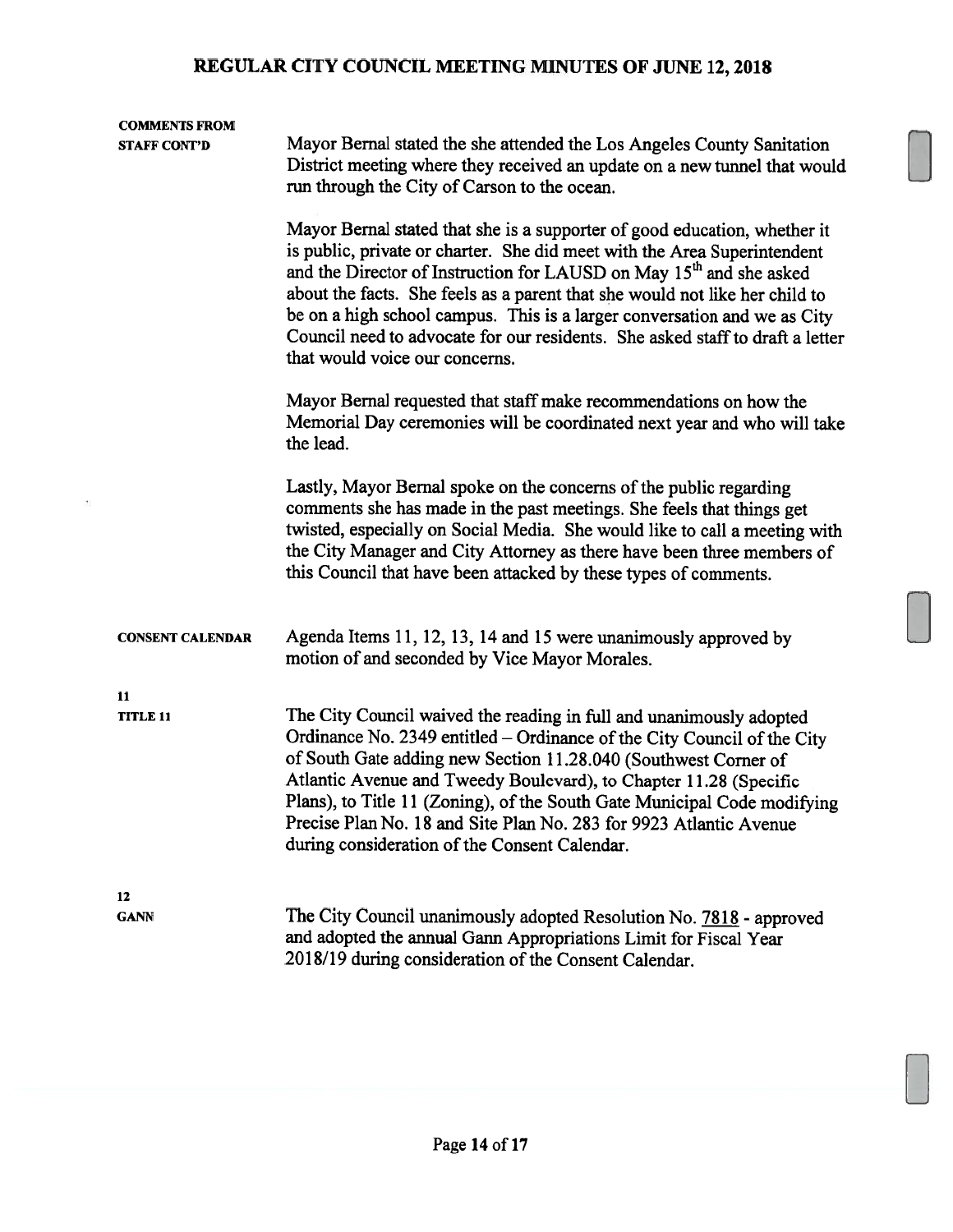|    | 13                   |                                                                                                 |                                                                                                                                                                                                                                                                                    |  |  |
|----|----------------------|-------------------------------------------------------------------------------------------------|------------------------------------------------------------------------------------------------------------------------------------------------------------------------------------------------------------------------------------------------------------------------------------|--|--|
|    | <b>WATER</b>         |                                                                                                 | The City Council unanimously approved a and b during consideration of<br>the Consent Calendar.                                                                                                                                                                                     |  |  |
|    |                      | a.                                                                                              | The Groundwater Pumping Water Rights Lease Agreement<br>(Contract 3445) with Rockview Dairies, Inc., to lease 30 acre-feet<br>of the City's water rights to Rockview Dairies, Inc; and                                                                                             |  |  |
| 14 |                      | b.                                                                                              | Authorized the Mayor to execute the Agreement in a form<br>acceptable to the City Attorney.                                                                                                                                                                                        |  |  |
|    | <b>SIDEWALK</b>      | The City Council approved a, b, c, and d during consideration of the<br><b>Consent Calendar</b> |                                                                                                                                                                                                                                                                                    |  |  |
|    |                      | a.                                                                                              | An Agreement (Contract 3446) with CJ Concrete Construction,<br>Inc., to construct the Citywide Sidewalk Improvements Project,<br>Phase V and the Walnut Street Parking Lot Improvements, City<br>Project No. 566-ST, in an amount not-to-exceed \$686,538;                         |  |  |
|    |                      | b.                                                                                              | Authorized the Mayor to execute the Agreement in a form<br>acceptable to the City Attorney;                                                                                                                                                                                        |  |  |
|    |                      | c.                                                                                              | Authorized transferring \$282,225 from the Building and<br>Infrastructure Maintenance Fund (Account No. 524 fund balance)<br>to The Walnut Street Parking Lot, City Project No. 566 ST,<br>"SCHEDULE B", (Account No. 311-790-39-9469) to fully fund<br>the project; and           |  |  |
|    |                      | d.                                                                                              | Approved the Notice of Exemption for the construction of the<br>Citywide Sidewalk Improvement Project, Phase V and the Walnut<br>Street Parking Lot Improvements, City Project 566-ST and<br>directing the City Clerk to file it with the Los Angeles County<br>Recorder's Office. |  |  |
|    | 15<br><b>MINUTES</b> |                                                                                                 | The City Council unanimously approved the Special and Regular Meeting<br>minutes of May 22, 2018 during consideration of the Consent Calendar.                                                                                                                                     |  |  |
|    |                      |                                                                                                 | Carmen Avalos, City Clerk stated that date for the minutes is for May 8,<br>2018 not May 22, 2018.                                                                                                                                                                                 |  |  |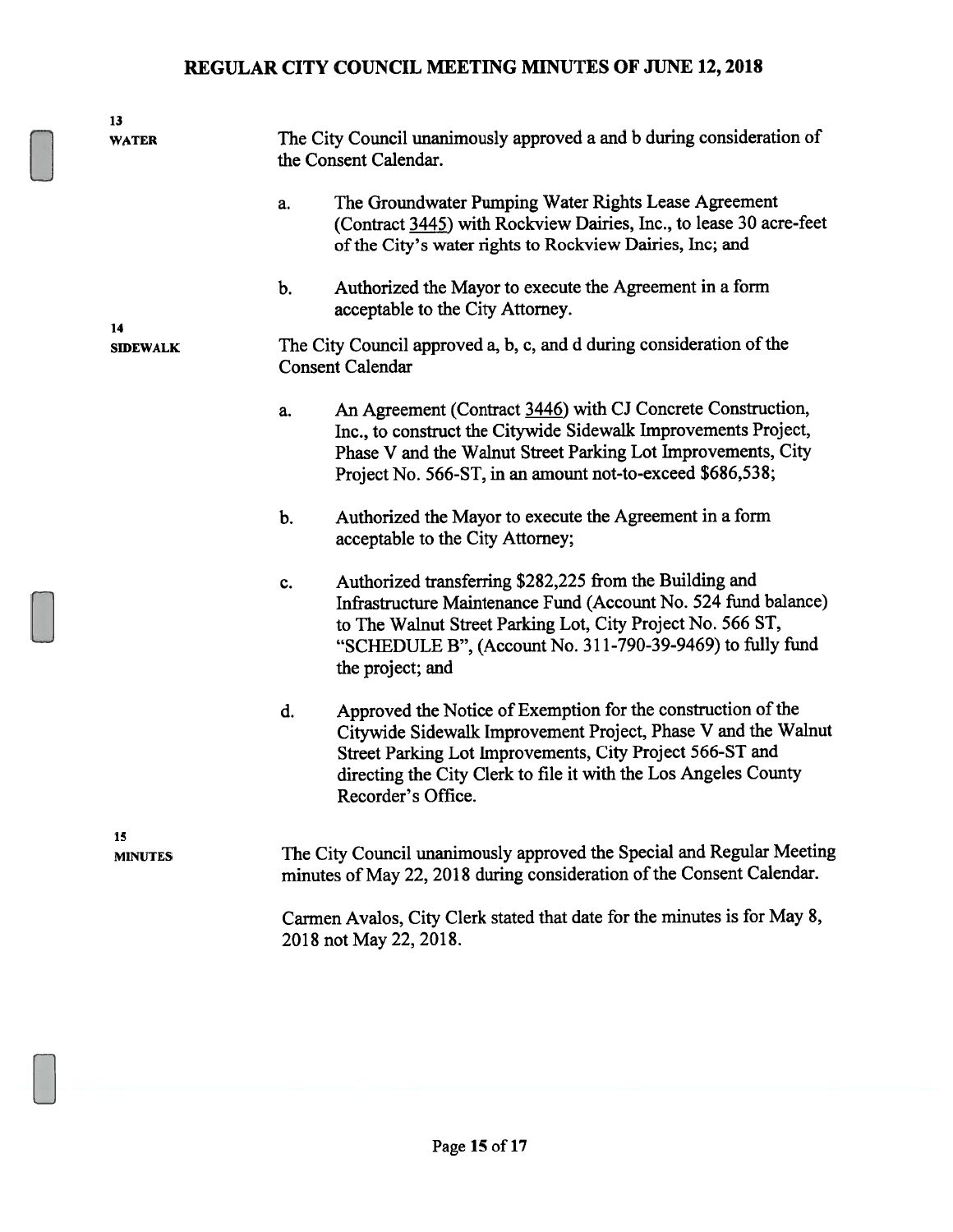| 16<br><b>STREET SWEEPING</b> | The City Council considered:                                                                                                                                                                                                          |  |  |
|------------------------------|---------------------------------------------------------------------------------------------------------------------------------------------------------------------------------------------------------------------------------------|--|--|
|                              | Receiving and filing a presentation from the Director of Public<br>a.<br>Works/City Engineer on the results of the Street Sweeping<br><b>Evaluation Project Report; and</b>                                                           |  |  |
|                              | b.<br>Approving "Alternative No. 2 — Outsourcing the Street Sweeping<br>Program" and authorizing the Director of Public Works/City<br>Engineer to procure a contract for street sweeping services starting<br>in Fiscal Year 2018/19. |  |  |
|                              | This item was unanimously continued to the July 10, 2018 City Council<br>Meeting by motion of Mayor Bernal and seconded by Council Member<br>Davila.                                                                                  |  |  |
| 17                           |                                                                                                                                                                                                                                       |  |  |
| <b>CITY COUNCIL</b>          | The City Council considered discussing and providing input on the<br>following strategic planning topics:                                                                                                                             |  |  |
|                              | City Council expectations of staff;<br>a.                                                                                                                                                                                             |  |  |
|                              | $\mathbf b$ .<br>How the City Council works together; and                                                                                                                                                                             |  |  |
|                              | City Council goals for Fiscal Year 2018/19.<br>C.                                                                                                                                                                                     |  |  |
|                              | This item was unanimously continued to the July 10, 2018 City Council<br>Meeting by motion of Mayor Bernal and seconded by Council Member<br>Davila.                                                                                  |  |  |
| 18<br>PARKS MASTER PLAN      | The City Council considered:                                                                                                                                                                                                          |  |  |
|                              | 1)<br>Approving the draft report for the Parks & Recreation Master Plan<br>ten-year update; and                                                                                                                                       |  |  |
|                              | 2)<br>Adopting the additional recommendations by the Parks &<br>Recreation Commission as included in the report; and                                                                                                                  |  |  |
|                              | 3)<br>Directing staff to explore local funding options such as a local<br>Parks bond measure and the implementation of a Quimby<br>Ordinance and return with recommendations for consideration by<br>the City Council.                |  |  |
|                              | This item was unanimously continued to the July 10, 2018 City Council<br>Meeting by motion of Mayor Bernal and seconded by Council Member<br>Davila.                                                                                  |  |  |